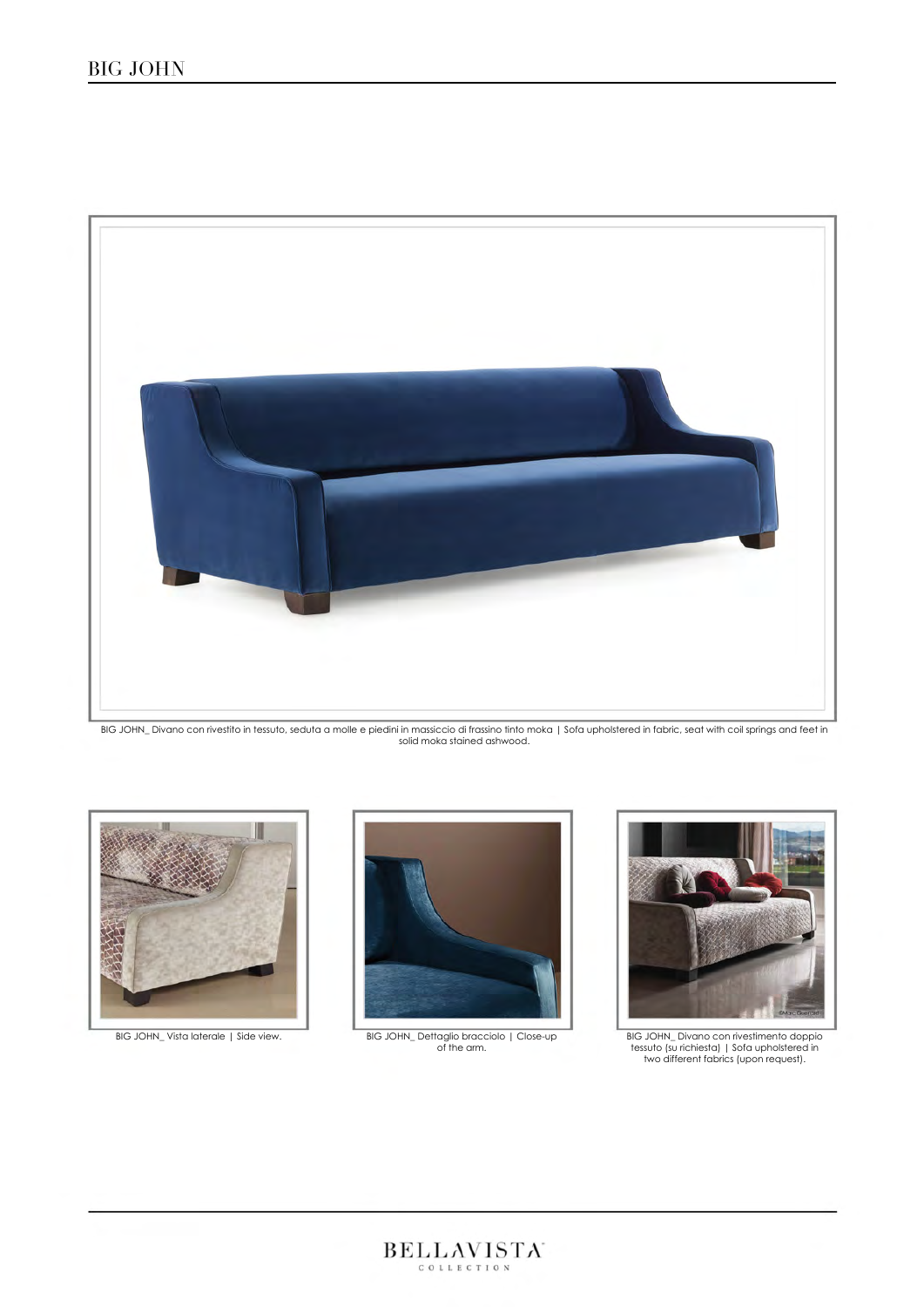# BIG JOHN

Divano. Struttura in multistrato di pioppo italiano. Piedini in legno massiccio di Frassino tinto Moka. Seduta con molle elicoidali legate a mano. Imbottitura in poliuretano espanso a quote differenziate. Rivestimento in tessuto o pelle non sfoderabile. Sofa. Structure in multilayer Italian poplar wood. Feet in solid Moka stained Ashwood. Seat with hand-tied coil springs. Variable-density polyurethane foam padding. Covers in fabric or leather, not removable.



#### **PIEDINI | FEET**



*FRM Frassino Moka Moka Ashwood*

#### **RIVESTIMENTO | COVERS**

*TESSUTO O PELLE FORNITO DAL CLIENTE***|***FABRIC OR LEATHER PROVIDED BY THE CLIENT* 

*TESSUTO CAT.A***|***FABRIC CAT. A* 

*TESSUTO CAT.B***|***FABRIC CAT. B*

*TESSUTO CAT.C***|***FABRIC CAT. C*

*TESSUTO CAT.LUSSO***|***FABRIC CAT.LUSSO*

*TESSUTO CAT. EXTRA LUSSO***|***FABRIC CAT. EXTRA LUSSO*